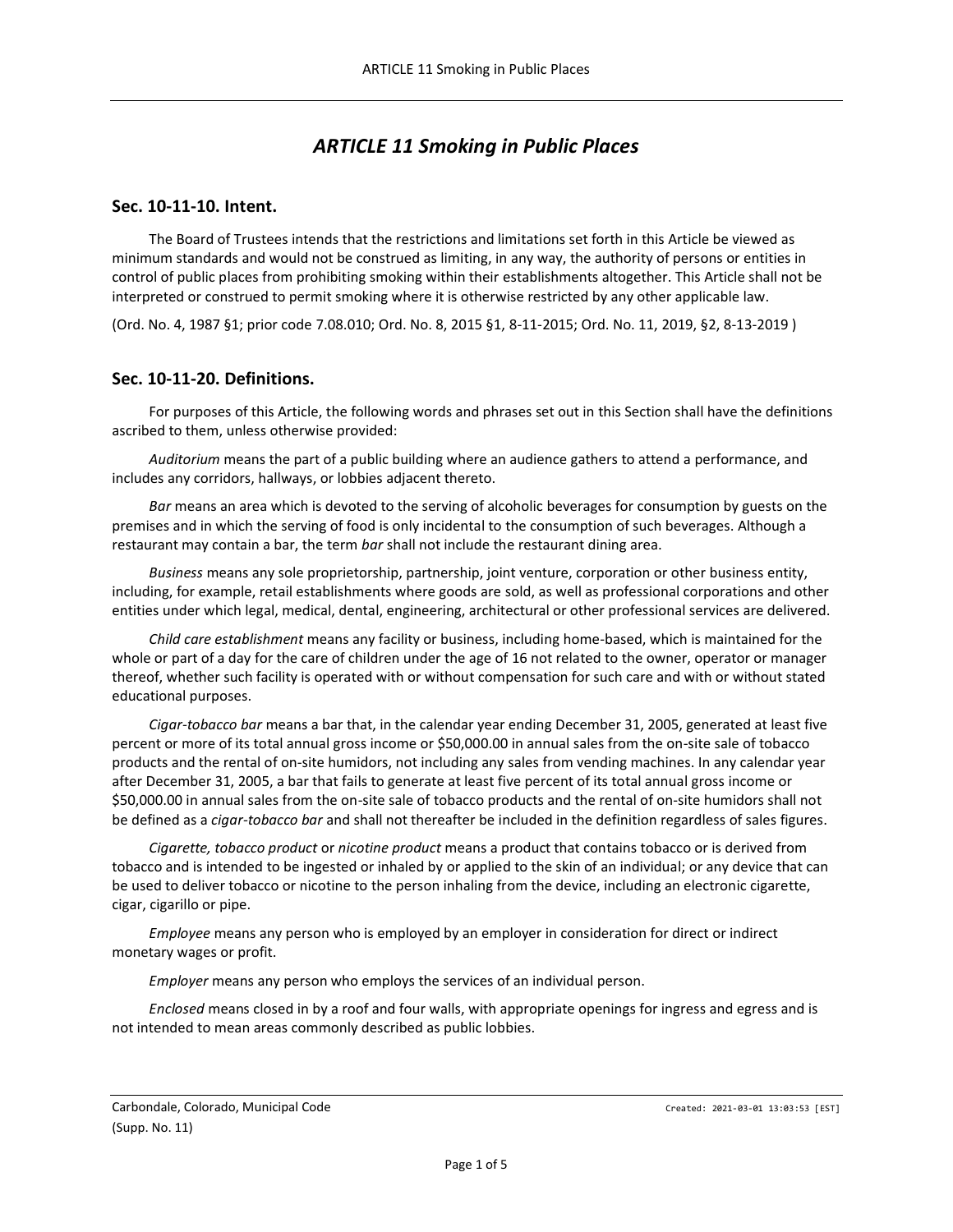*Entryway* means the outside of the front or main doorway leading into a building or facility that is not exempted from this Article under Section 10-11-40. *Entryway* also includes the area of public or private property within a specified radius outside of the front or main doorway, which minimum radius is specified in C.R.S. § 25-14- 203, as it may be amended from time to time.

*Food service establishment* means any indoor area or portion thereof in which the principal business is the sale of food for on-premises consumption. The term includes, without limitation, restaurants, cafeterias, coffee shops, diners, sandwich shops, and short-order cafes.

*Grocery store* means a business in which the majority of the indoor area open to the public is devoted to the sale of food and beverages to be consumed outside the building, rather than in seating facilities inside the building.

*Indoor area* means any enclosed area or portion thereof. The opening of windows or doors, or the temporary removal of wall panels, does not convert an indoor area into an outdoor area.

*Marijuana* has the same meaning as in Section 16(2)(f) of Article XVIII of the State Constitution.

*Motion picture theater* and *auditorium* means any theater or auditorium engaged in the business of exhibiting motion pictures or presenting theatrical performances, lectures or similar entertainment.

*Place of employment* means any indoor area or portion thereof under the control of an employer in which employees of the employer perform services for, or on behalf of, the employer.

*Public building* means any building owned or operated by: (1) the state, including the legislative, executive, and judicial branches of state government; (2) any county, city and county, city, or town, or instrumentality thereof, or any other political subdivision of the state, a special district, an authority, a commission, or an agency; or (3) any other separate corporate instrumentality or unit of state or local government.

*Public meeting* includes all meetings open to the public.

*Public place* means any enclosed area to which the public is invited in any business, including any enclosed area owned or leased by any governmental entity.

*Secondhand smoke* means the complex mixture formed from the escaping smoke of a burning tobacco, marijuana, or electronic smoking device product, also known as "environmental smoke" and "sidestream smoke," and smoke exhaled by the smoker.

*Service line* means any indoor line in which one or more persons is waiting for, purchasing or receiving goods or services.

*Smoke-free work area* means an area free of secondhand smoke.

*Smoking* means inhaling, exhaling, burning, or carrying any lighted or heated cigar, cigarette, or pipe or any other lighted or heated tobacco or plant product intended for inhalation, including marijuana, whether natural or synthetic, in any manner or in any form. *Smoking* also includes the use of an electronic smoking device, as that term is defined in Section 10-6-60 of this Code, but which excludes a humidifier or similar device that emits only water vapor or an inhaler, nebulizer, or vaporizer that is approved by the federal Food and Drug Administration for the delivery of medication.

*Retail tobacco business* means a sole proprietorship, corporation, partnership, or other enterprise engaged primarily in the sale, manufacture, or promotion of tobacco, tobacco products, or smoking devices or accessories, including electronic smoking devices, either at wholesale or retail, and in which the sale, manufacture, or promotion of other products is merely incidental.

*Tobacco store* means a business devoted primarily to the sale of tobacco and tobacco-related products and accessories and in which the sale of other products is only incidental.

(Ord. No. 4, 1987 §2; Ord. No. 4, 1991 §1; prior code 7.08.020; Ord. No. 8, 2015 §1, 8-11-2015; Ord. No. 11, 2019, §2, 8-13-2019 )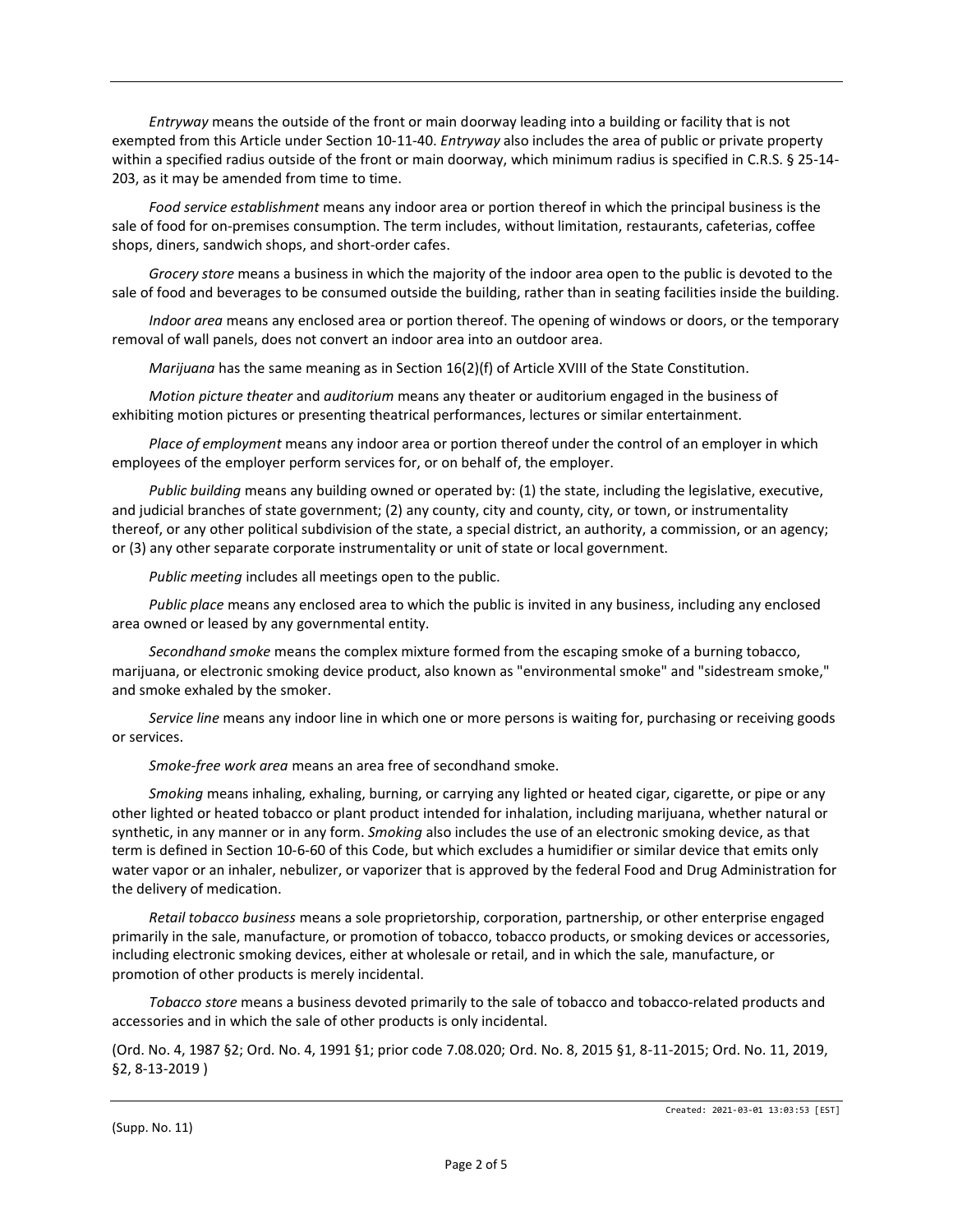## **Sec. 10-11-30. General smoking restrictions.**

Except as provided in Section 10-11-40, smoking shall not be permitted, and no person shall smoke in any indoor area, including, but not limited to:

- (1) Public meeting places;
- (2) Any theaters;
- (3) Any place where smoking is prohibited by the Fire Chief;
- (4) Grocery stores;
- (5) Any health care facility, including, but not limited to, hospitals, clinics, physical therapy facilities and medical and dental offices;
- (6) Public buildings;
- (7) Auditoria, galleries, libraries, and museums;
- (8) Elevators, elevator lobbies, stairwells, and escalators;
- (9) Restrooms, indoor public walkways, hallways, and lobbies, and other common areas in public and private buildings, condominiums, and other multiple-unit residential facilities;
- (10) Any child care establishment (including home-based);
- (11) Any public polling place;
- (12) Gymnasiums;
- (13) Taxicabs and limousines;
- (14) Any place of employment that is not exempted whether or not open to the public and regardless of the number of employees. In the case of employers who own facilities otherwise exempted from this chapter, each such employer shall provide a smoke-free work area for each employee requesting not to have to breathe secondhand smoke. Every employee shall have a right to work in an area free of secondhand smoke;
- (15) Common areas of retirement facilities, assisted living facilities, publicly owned housing facilities, and nursing homes, but not including any resident's private residential quarters;
- (16) Hotel and motel rooms;
- (17) Food service establishments;
- (18) Bars;
- (19) To the extent not otherwise provided in C.R.S. § 25-14-103.5, public and nonpublic schools;
- (20) Other educational and vocational institutions;
- (21) Government-owned or -operated means of mass transportation, including, but not limited to, buses and vans;
- (22) Retail stores and shops; and
- (23) Entryways of all buildings and facilities listed in subsections (1) to (22) of this Section.

(Ord. No. 4, 1987 §3; Ord. No. 4, 1991 §2; prior code 7.08.030; Ord. No. 14, 2013 §2, 10-22-2013; Ord. No. 8, 2015 §1, 8-11-2015; Ord. No. 11, 2019, §2, 8-13-2019 )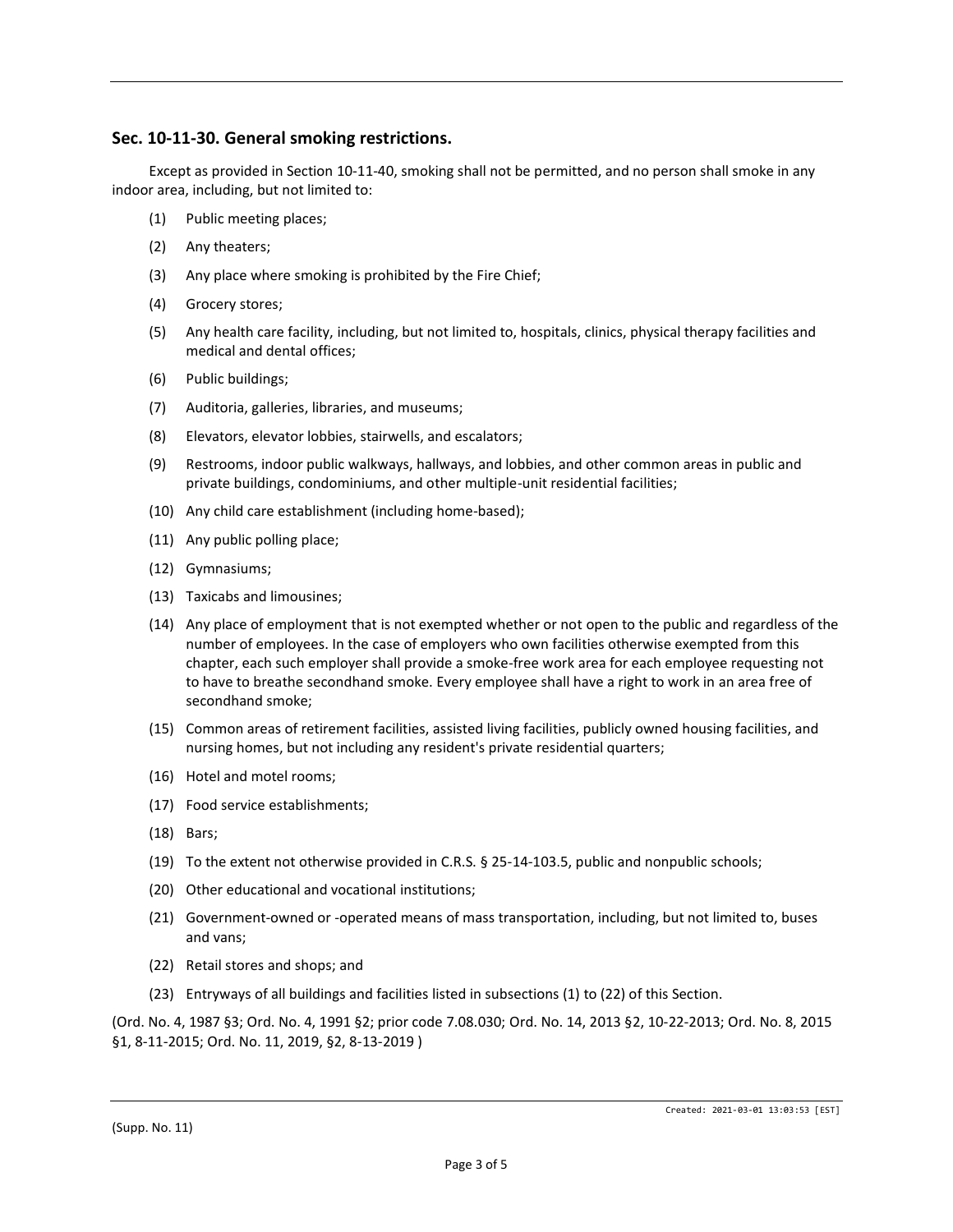# **Sec. 10-11-40. Exceptions to smoking restrictions.**

This Article shall not apply to:

- (1) Private homes, private residences, and private automobiles; except that this chapter shall apply if any such home, residence, or vehicle is being used for child care or day care or if a private vehicle is being used for the public transportation of children or as part of health care or day care transportation;
- (2) Limousines under private hire;
- (3) Retail tobacco businesses or cigar-tobacco bars;
- (4) Licensed marijuana tasting rooms;
- (5) The outdoor area of any business, not including seating areas in any public right-of-way, and not including outdoor areas within the smoke-free entryway radius as defined in C.R.S. § 25-14-203, as it may be amended from time to time;
- (6) A private, nonresidential building on a farm or ranch, as defined in C.R.S. § 39-1-102, that has annual gross income of less than five hundred thousand dollars; or
- (7) Facilities of a private or members-only organization.

(Ord. No. 4, 1987 §4; Ord. No. 4, 1991 §3; prior code 7.08.040; Ord. No. 8, 2015 §1, 8-11-2015; Ord. No. 11, 2019, §2, 8-13-2019 )

# **Sec. 10-11-50. Optional prohibitions.**

Because smoking is prohibited in all indoor areas, unless exempted, there is no requirement for the person who owns, manages, operates or otherwise controls the use of a premises to post "No Smoking" signs. However, the owner or manager of any place not specifically listed in Section 10-11-30, including a place otherwise exempted under Section 10-11-40, may post signs prohibiting smoking. Such posting by an individual authorized to control said premises shall have the effect of including such place in the places smoking is prohibited or restricted pursuant to this Article.

(Ord. No. 4, 1987 §5; Ord. No. 6, 1987 §1; prior code 7.08.050; Ord. No. 8, 2015 §1, 8-11-2015; Ord. No. 11, 2019, §2, 8-13-2019 )

## **Sec. 10-11-60. Responsibilities of proprietors.**

The proprietor or person in charge of any place where smoking is prohibited shall make reasonable efforts to obtain compliance with this Article by:

- (1) Asking smokers to refrain from smoking if they are doing so in violation of any provision of this Article.
- (2) Affirmatively directing smokers to outdoor areas of the business if there are any.
- (3) Any other means which may be appropriate.

(Ord. No. 4, 1987 §6; prior code 7.08.060; Ord. No. 8, 2015 §1, 8-11-2015; Ord. No. 11, 2019, §2, 8-13-2019 )

## **Sec. 10-11-70. Structural modification not required.**

Nothing in this Article shall require the owner, operator or manager of any existing business to incur any expense to make structural or other physical modifications, except the posting of signs required by this Article.